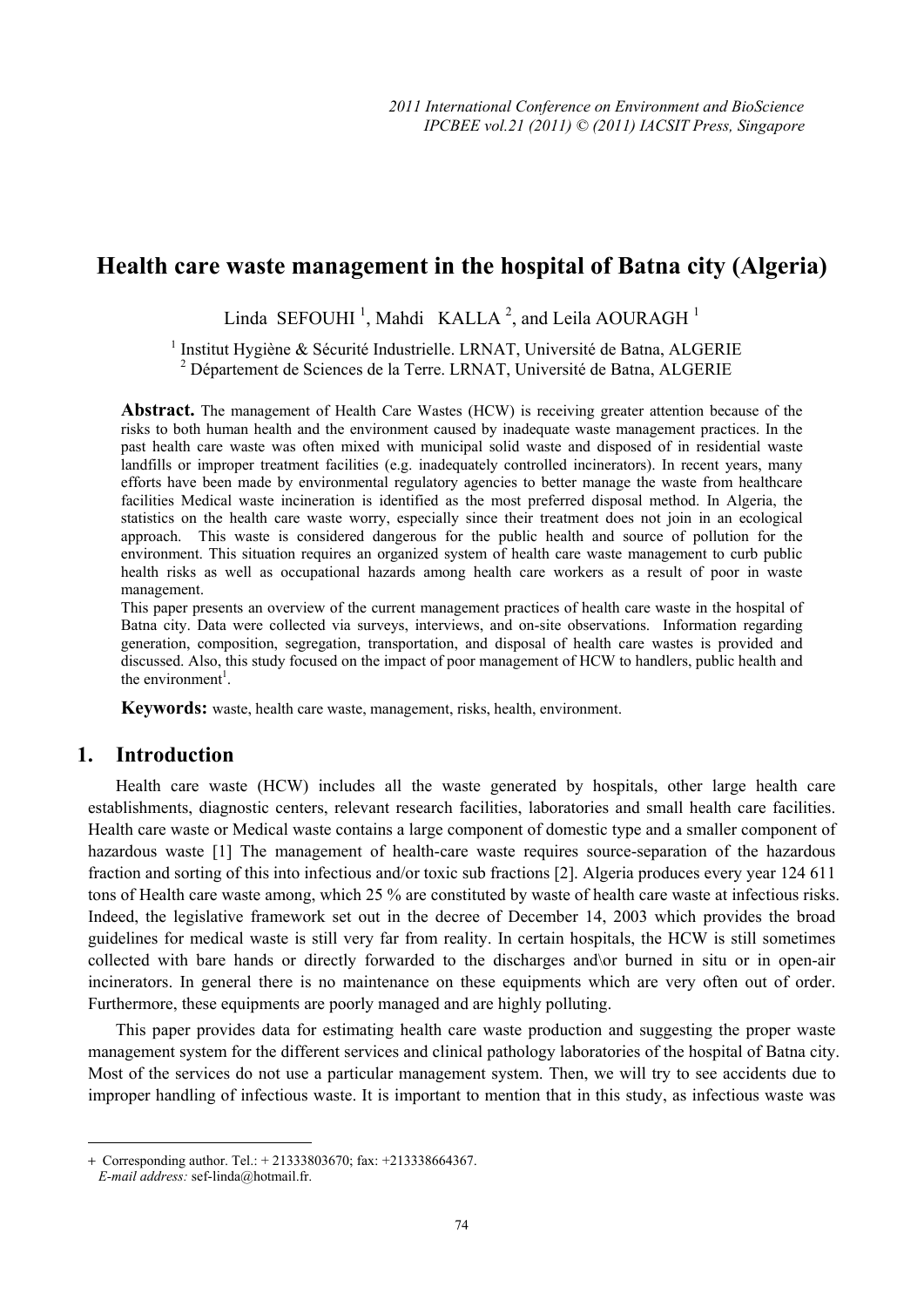considered any waste material that came in contact with blood and other potentially infectious fluids of the body.

# **2. Understanding the meaning of Health Care Waste**

### **2.1. Definition of Health care waste**

Health care waste (HCW) is defined as the total waste stream from a health care facility that includes both potential infectious waste and non-infectious waste materials. According to the World Health Organization, infectious waste is the waste type suspected to contain pathogens (bacteria, viruses, parasites or fungi) in sufficient concentration or quantity to cause disease in susceptible hosts [1]. The non-infection waste is comparable to domestic waste, this type of waste does not pose special handling problem or hazard to human health or to the environment. It comes mostly from the administrative and housekeeping functions of health care establishments and may also include waste generated during maintenance of health care premises. General waste should be dealt with by the municipal waste disposal system.

Thus, HCW includes all the waste that is generated or produced as a result of any of the following activities [3]:

- Diagnosis, treatment or minimization of human beings or animals;
- Research pertaining to the above activities;
- Production or testing of biological; and
- Waste originating from minor or scattered sources.

#### **2.2. Risks associated with the poor management of health-care waste**

Poor management of health care waste can cause serious disease to health-care personnel, to waste workers, patients and to the general public. The greatest risks posed by infectious waste are accidental needle stick injuries, which can cause hepatitis B and hepatitis C and HIV infection. There are however numerous other diseases which could be transmitted by contact with infectious health care wastes. Finally, the dumping of HCW in uncontrolled areas can have a direct environmental effect by contaminating soils and underground waters. During incineration, if no proper filtering is done, air can also be polluted causing illnesses to the nearby populations. This has to be taken into consideration when choosing a treatment or a disposal method by carrying out a rapid environmental impact assessment [4].

# **3. Health Care Waste management in the hospital of Batna city**

# **3.1. Hospital of Batna city and the production of Health Care of Waste (HCW)**

The CHU (Centre Hospitalo-Universitaire) of Batna is the oldest hospital of the city. It was in the service of the colonial army, until the independence. A new hospital, "Touhami Benils", opened in 1979, became CHU in 1986. The hospital of Batna city includes the following infrastructures:

- $-635$  beds
- 15 services of hospitalization;
- 05 surgical units:
- **03** laboratories.

For a period of two months, we went through all services. We recorded the amount of waste generated by each service. We observed the collection and sorting of the HCW. And we recorded the amount of waste on the data sheets. The total number of beds in the hospital of Batna city was 635, and the quantity of medical waste generated by this hospital was about 3750 kg /day. The results indicated that the rate for infectious waste was 1.18 kg/bed/day and total HCW were 5.9 kg/bed/day. It was found that the infectious health care wastes quantities were higher in the service of Haemodialysis (e.g. dialysis equipment such as tubing and filters, disposable towels, gowns, aprons and gloves) and then Haematology service and Endocrinology service (Fig.1).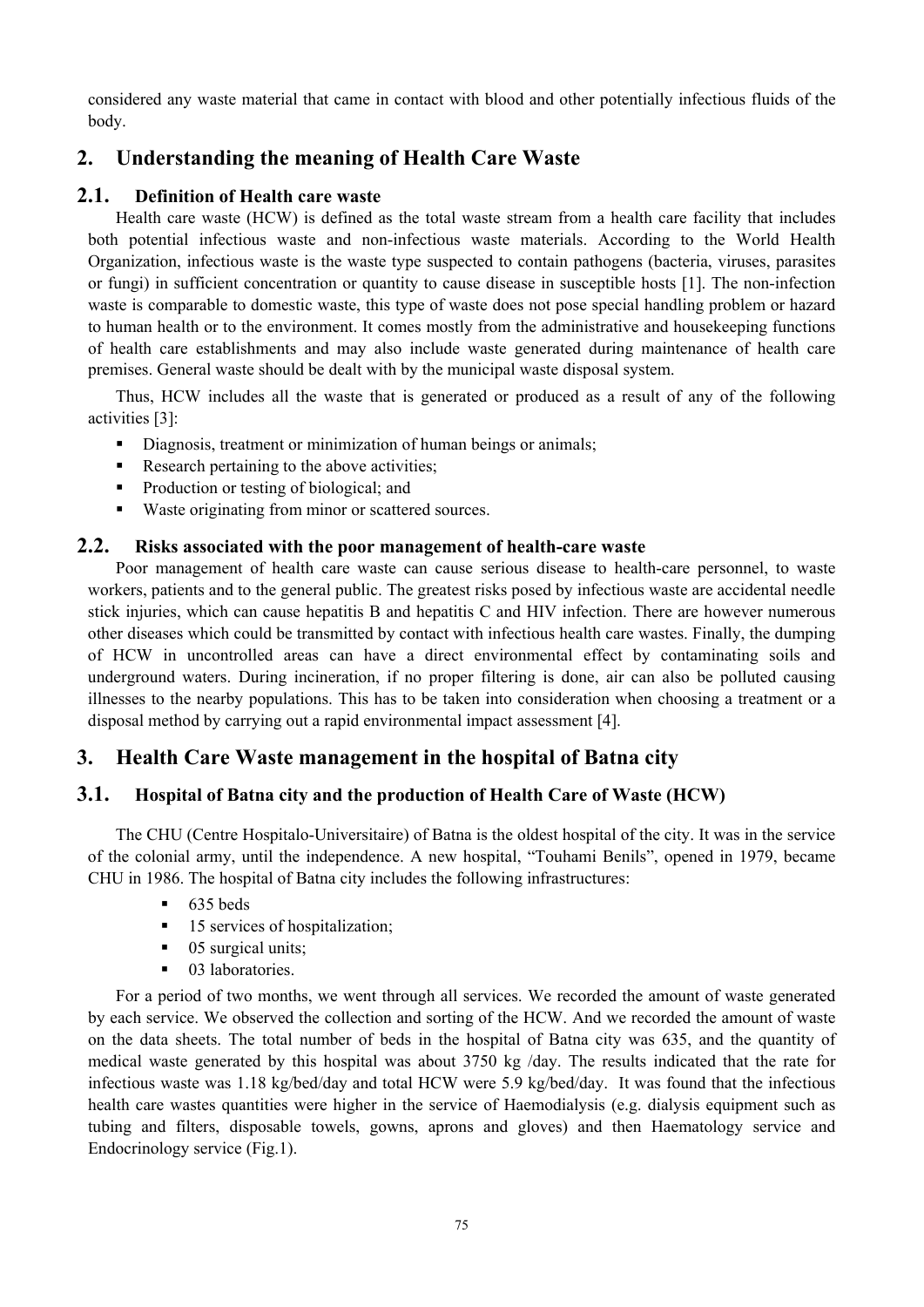

Fig. 1: Highly services production of solid infectious health care wastes from the hospital of Batna city

#### **3.2. Source separation, collection and transportation**

The wastes are segregated according to their characteristics, mainly into the following categories: sharps, infectious wastes, pathological wastes and pharmaceutical wastes. Although a system of color coding or labeling of waste containers/bags has been adopted, not all services strictly follow the national regulations to practice the color coding system. The HCW are segregated into:

- 1. Infectious wastes, pharmaceutical wastes and chemical waste (red bag: Photo 1);
- 2. Sharps (yellow containers: Photo 2);
- 3. Domestic waste (black bag: Photo 3).





Fig. 3: Classification of solid Health care waste from the hospital of Batna city.

Wastes are collected daily and transported to the designated central storage site. Transportation of waste within the establishment utilizes wheeled trolleys that are dedicated solely for the purpose (photo 4). Not all workers transporting the waste are equipped with appropriate personal protective equipment including heavy-duty gloves, coveralls, thick-soled boots and leg protectors (photo 5).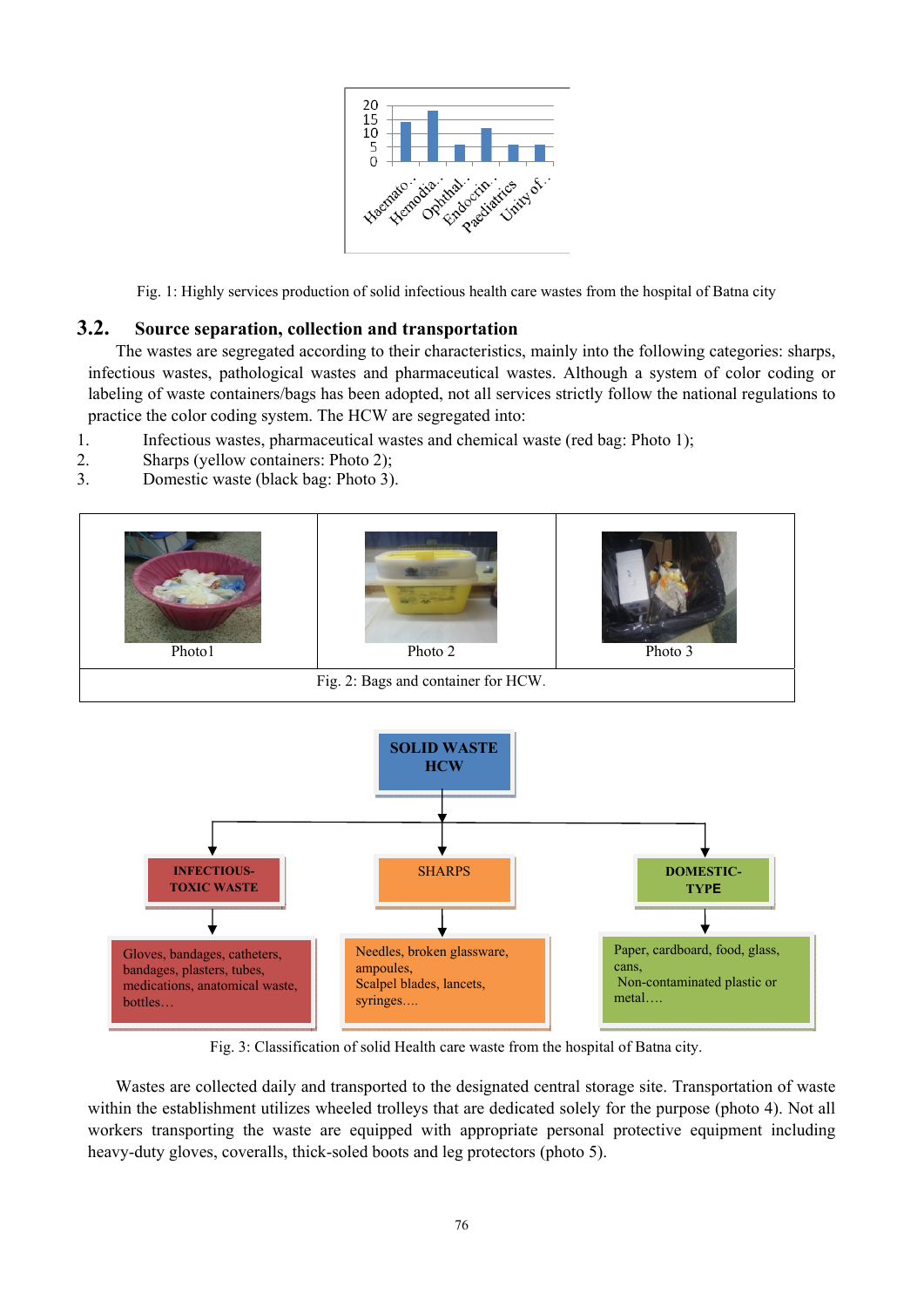

#### **3.3. Treatment and incineration**

The infectious waste was treated via incineration. The benefits of controlled incineration of infectious wastes include volume reduction and the removal of pathogenic risk, as long as the system operates correctly. The drawbacks to incineration include the large capital and operating costs for modern technologies, the need for skilled labour to operate and maintain the system, the potential lack of local access to materials for incinerator construction, the required supplies (e.g. fuels) and the potential for toxic emissions to the air where there is no emission control equipment. Open burning (uncontrolled incineration) should be avoided, because of risks to workers, not only from uncontrolled toxic gas emissions to the air, but as well from infectious wastes that are only partially burned. After incineration, the final waste is deposited in a site and they are taken by the vehicle of the municipality for the landfill. However, noninfectious waste was discarded directly in a sanitary landfill of the city of Batna.

#### **4. Impacts of poor health care waste management**

During the handling of wastes, injuries occur when syringe-needles or other sharps have not been collected in rigid puncture proof containers. This risk is even greater for people who do not benefit from protection measures, especially since it is recommended to develop the knowledge, attitudes and practices in behavior change in the management of infectious wastes. They have never received training or education regarding the management of HCW. This ignorance can lead to accidents. For 2010, the accidents recorded are represented in the following figure.



Fig. 5: Accidents recorded (2010).

The average is 3.5 accidents per month, which is a fairly high risk. These accidents cause hepatitis B, hepatitis C and tuberculosis. Those most affected are nurses and sanitary staff. They are being injured because the waste has not been packed safely. In that respect*, sharps are considered as one of the most dangerous category of waste.* Many injuries occur because syringe needles or other sharps have not been collected in safety boxes or because these have been mixed with domestics waste in black bags.

We have also seen the dumping of HCW in uncontrolled areas before being collected and transported by vehicle of the municipality to the landfill (photo 6, 7 and 8). This can have a direct environmental effect by